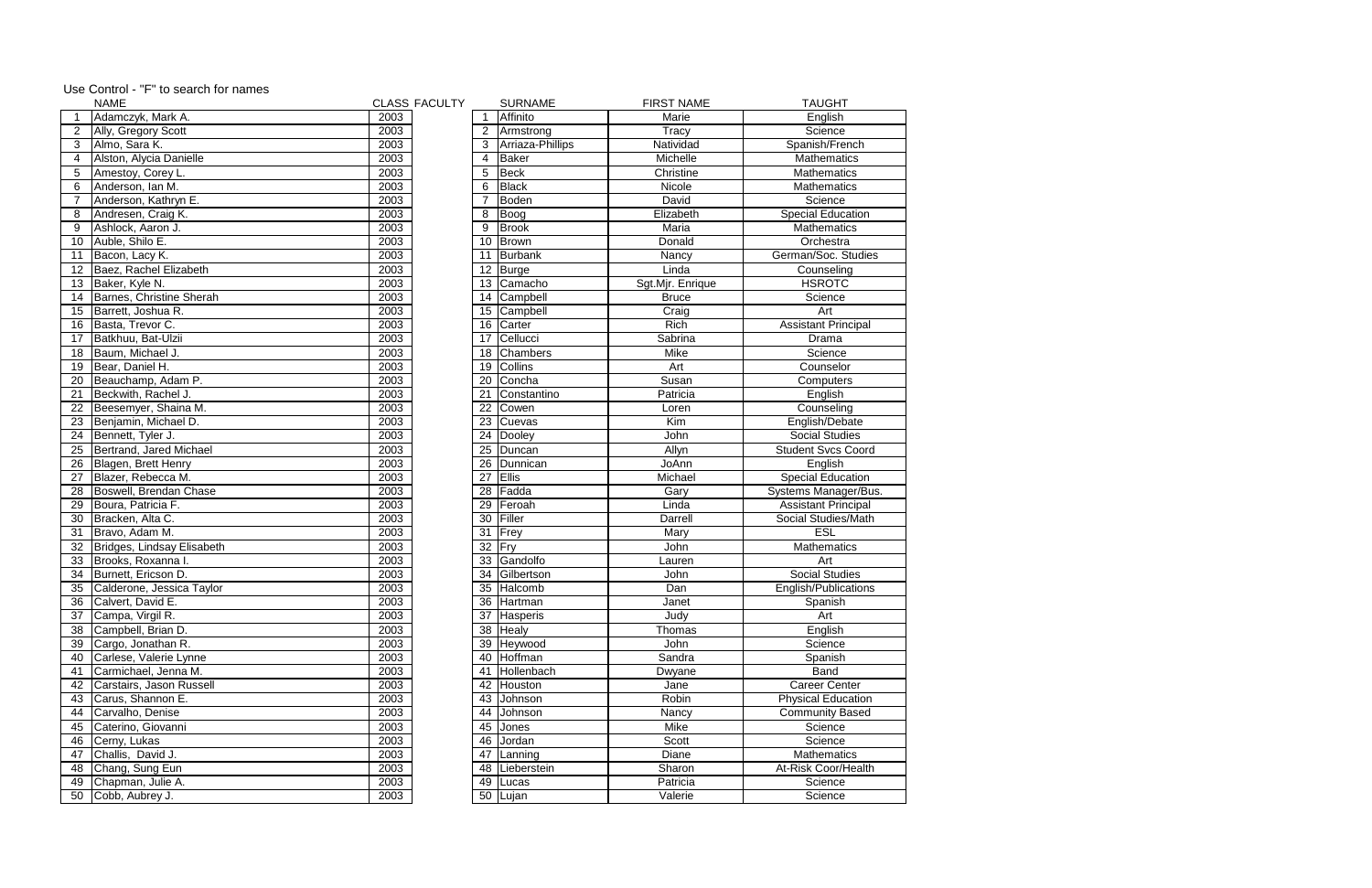|                        | 51 Cobb, Jerhmey J.            | 2003 |    |    | 51 Lysdal             | Sandie                | <b>Special Education</b>   |
|------------------------|--------------------------------|------|----|----|-----------------------|-----------------------|----------------------------|
| 52                     | Coia, Andrew J.                | 2003 |    |    | 52 MacKay             | Matt                  | Alt Ed./Business           |
| 53                     | Coleman, Joshua G.             | 2003 |    |    | 53 Malcomson          | Kathy                 | Counseling                 |
| $\overline{54}$        | Collins, Amanda Blair          | 2003 |    |    | 54 Manca              | Donna                 | French/Government          |
| 55                     | Colton, Benjamin A.            | 2003 |    |    | 55 Martin-Martinez    | Olivia                | English                    |
| 56                     | Concha, Christopher C.         | 2003 |    |    | 56 McFall             | Traci                 | <b>Special Education</b>   |
| 57                     | Coon, Elizabeth                | 2003 |    |    | 57 Meinert            | Mike                  | Science                    |
| $\overline{58}$        | Cooper, Brian David            | 2003 |    |    | 58 Meschery           | Tom                   | English                    |
| 59                     | Corder, Sarah K.               | 2003 |    |    | 59 Messina            | Maria                 | Choir                      |
| 60                     | Corral, Martha Lourdes         | 2003 |    |    | 60 Morgan             | Lynn                  | Mathematics                |
| 61                     | Corrigan, Robert D.            | 2003 | 61 |    | Morris                | Lynda                 | Library                    |
| 62                     | Creekman, Alexander P.         | 2003 | 62 |    | Opperman              | Terry                 | Counseling                 |
| 63                     | Dai, Zhi Peng                  | 2003 |    |    | 63 Padgett            | Pete                  | Physical Ed./Driver's Ed   |
| 64                     | Dapra, David J.                | 2003 | 64 |    | Penaluna              | Bill                  | Driver's Ed/Ath Director   |
| 65                     | Davidson, Meghan A.            | 2003 | 65 |    | Quinlan               | Diana                 | <b>Business</b>            |
| 66                     | Davis, Alyssa D.               | 2003 | 66 |    | Retterer              | Cathy                 | <b>Social Studies</b>      |
| 67                     | DeGiovanni, Kyle A.            | 2003 | 67 |    | Richter               | Paul                  | <b>Assistant Principal</b> |
| 68                     | Dehne, Grant M.                | 2003 |    |    | 68 Rillon             | Sgt.Mjr.(Ret.) Ronald | <b>HSROTC</b>              |
| 69                     | Del Rosario, Francis           | 2003 | 69 |    | Ripley                | Darren                | Mathematics                |
| 70                     | Demartini, Karen A.            | 2003 | 70 |    | Roix                  | Douglas               | <b>Industrial Arts</b>     |
| 71                     | Dillon, Chivaun Rose           | 2003 | 71 |    | Ross                  | Jan                   | Principal                  |
| 72                     | Doan, Nikolaos R.              | 2003 | 72 |    | Ross                  | David                 | <b>Social Studies</b>      |
| 73                     | Dodov, Bianka G.               | 2003 | 73 |    | Rothe                 | <b>Brian</b>          | P.E./Alt Ed.               |
| 74                     | Dolan, Braden T.               | 2003 | 74 |    | Salter                | R. Jay                | English                    |
| 75                     | Dolan, Nate C.                 | 2003 |    |    | 75 Schnabel           | Lt.Col. (Ret.) J.D.   | <b>HSROTC</b>              |
| 76                     | Edington, Jason                | 2003 | 76 |    | Schouweiler           | Peter                 | <b>World History</b>       |
| 77                     | <b>Edmiston, Richard James</b> | 2003 | 77 |    | See                   | Sharon                | English                    |
| 78                     | Edwards, Christopher B.        | 2003 | 78 |    | Sera                  | Natalie               | ESL/Japanese               |
| 79                     | Ekizian, Adam J.               | 2003 | 79 |    | Slagle                | <b>Mike</b>           | Science                    |
| 80                     | Elcano, Jessica M.             | 2003 | 80 |    | Spalka                | Monica                | P.E./Health                |
| 81                     | Epsteyn, Bradley D.            | 2003 | 81 |    | <b>Stamps</b>         | Craig                 | <b>Special Education</b>   |
| 82                     | Erickson, Lauren E.            | 2003 | 82 |    | Stoughton             | Julie                 | Science/Alt/Ed             |
| $\overline{\text{83}}$ | Evans, Barrett M.              | 2003 | 83 |    | Suarez                | Jennifer              | Spanish                    |
| 84                     | Farias, Brett A.               | 2003 |    | 84 | Sullivan              | Gary                  | <b>Social Studies</b>      |
| 85                     | Fenner, Desiree D.             | 2003 | 85 |    | Sullivan              | Pam                   | <b>Social Studies</b>      |
|                        | 86 Figueroa, Alba L.           | 2003 |    |    | 86 Tomac              | Jeff                  | Counselor                  |
|                        | 87 Finau, Selimoa A.           | 2003 |    |    | 87 Tripp              | Carol                 | English                    |
| 88                     | Florey, Kaitlin J.             | 2003 |    |    | $\overline{88}$ Upton | Ron                   | Spanish                    |
| 89                     | Ford-Helzer, Jessica R.        | 2003 |    |    | 89 Utter              | Anne Marie            | English                    |
| 90                     | Fore, Bailey Jean              | 2003 | 90 |    | Vasconcelos           | Judy                  | English                    |
| 91                     | Fowler, Aliina A.              | 2003 |    |    | 91 Vinci              | Carl                  | <b>Community Based</b>     |
| 92                     | Fowler, Donald A.              | 2003 |    |    | 92 Walkiewicz         | Keri                  | <b>Mathematics</b>         |
| 93                     | Fox, Elizabeth L.              | 2003 |    |    | 93 Weldon             | Connie                | Home Economics             |
| 94                     | Gabbart, Kelly R.              | 2003 |    |    | 94 Wells              | Christopher           | <b>Special Education</b>   |
| 95                     | Gamblin, Brandon Roy           | 2003 |    |    | 95 Wendt              | Carol                 | Mathematics                |
| 96                     | Ganchan, Kelly A.              | 2003 |    |    | 96 Whiteley           | Barbara               | English                    |
| 97                     | Gann, Eric S.                  | 2003 | 97 |    | Worthen               | Bill                  | Science                    |
| 98                     | Garcia, Marcos E.              | 2003 | 98 |    | Worthen               | <b>Bryon</b>          | Mathematics                |
| 99                     | Gates, Blair J.                | 2003 |    |    | 99 Wycoff             | Mary                  | <b>Social Studies</b>      |
|                        |                                |      |    |    |                       |                       |                            |

| 51  | Cobb, Jerhmey J.          | 2003 |
|-----|---------------------------|------|
| 52  | Coia, Andrew J.           | 2003 |
| 53  | Coleman, Joshua G.        | 2003 |
| 54  | Collins, Amanda Blair     | 2003 |
| 55  | Colton, Benjamin A.       | 2003 |
| 56  | Concha, Christopher C.    | 2003 |
| 57  | Coon, Elizabeth           | 2003 |
| 58  | Cooper, Brian David       | 2003 |
| 59  | Corder, Sarah K.          | 2003 |
| 60  | Corral, Martha Lourdes    | 2003 |
| 61  | Corrigan, Robert D.       | 2003 |
| 62  | Creekman, Alexander P.    | 2003 |
| 63  | Dai, Zhi Peng             | 2003 |
| 64  | Dapra, David J.           | 2003 |
| 65  | Davidson, Meghan A.       | 2003 |
| 66  | Davis, Alyssa D.          | 2003 |
| 67  | DeGiovanni, Kyle A.       | 2003 |
| 68  | Dehne, Grant M.           | 2003 |
| 69  | Del Rosario, Francis      | 2003 |
| 70  | Demartini, Karen A.       | 2003 |
| 71  | Dillon, Chivaun Rose      | 2003 |
| 72  | Doan, Nikolaos R.         | 2003 |
| 73  | Dodov, Bianka G.          | 2003 |
| 74  | Dolan, Braden T.          | 2003 |
| 75  | Dolan, Nate C.            | 2003 |
| 76  | Edington, Jason           | 2003 |
| 77  | Edmiston, Richard James   | 2003 |
| 78  | Edwards, Christopher B.   | 2003 |
| 79  | Ekizian, Adam J.          | 2003 |
| 80  | Elcano, Jessica M.        | 2003 |
| 81  | Epsteyn, Bradley D.       | 2003 |
| 82  | Erickson, Lauren E.       | 2003 |
| 83  | Evans, Barrett M.         | 2003 |
| 84  | Farias, Brett A.          | 2003 |
| 85  | Fenner, Desiree D.        | 2003 |
| 86  | Figueroa, Alba L.         | 2003 |
| 87  | Finau, Selimoa A.         | 2003 |
| 88  | Florey, Kaitlin J.        | 2003 |
| 89  | Ford-Helzer, Jessica R.   | 2003 |
| 90  | Fore, Bailey Jean         | 2003 |
| 91  | Fowler, Aliina A.         | 2003 |
| 92  | Fowler, Donald A.         | 2003 |
| 93  | Fox, Elizabeth L.         | 2003 |
| 94  | Gabbart, Kelly R.         | 2003 |
| 95  | Gamblin, Brandon Roy      | 2003 |
| 96  | Ganchan, Kelly A.         | 2003 |
| 97  | Gann, Eric S.             | 2003 |
| 98  | Garcia, Marcos E.         | 2003 |
| 99  | Gates, Blair J.           | 2003 |
| 100 | Gentiluomo, Michael       | 2003 |
| 101 | Giannotti, Zackery Daniel | 2003 |
| 102 | Glacken, Shane Michael    | 2003 |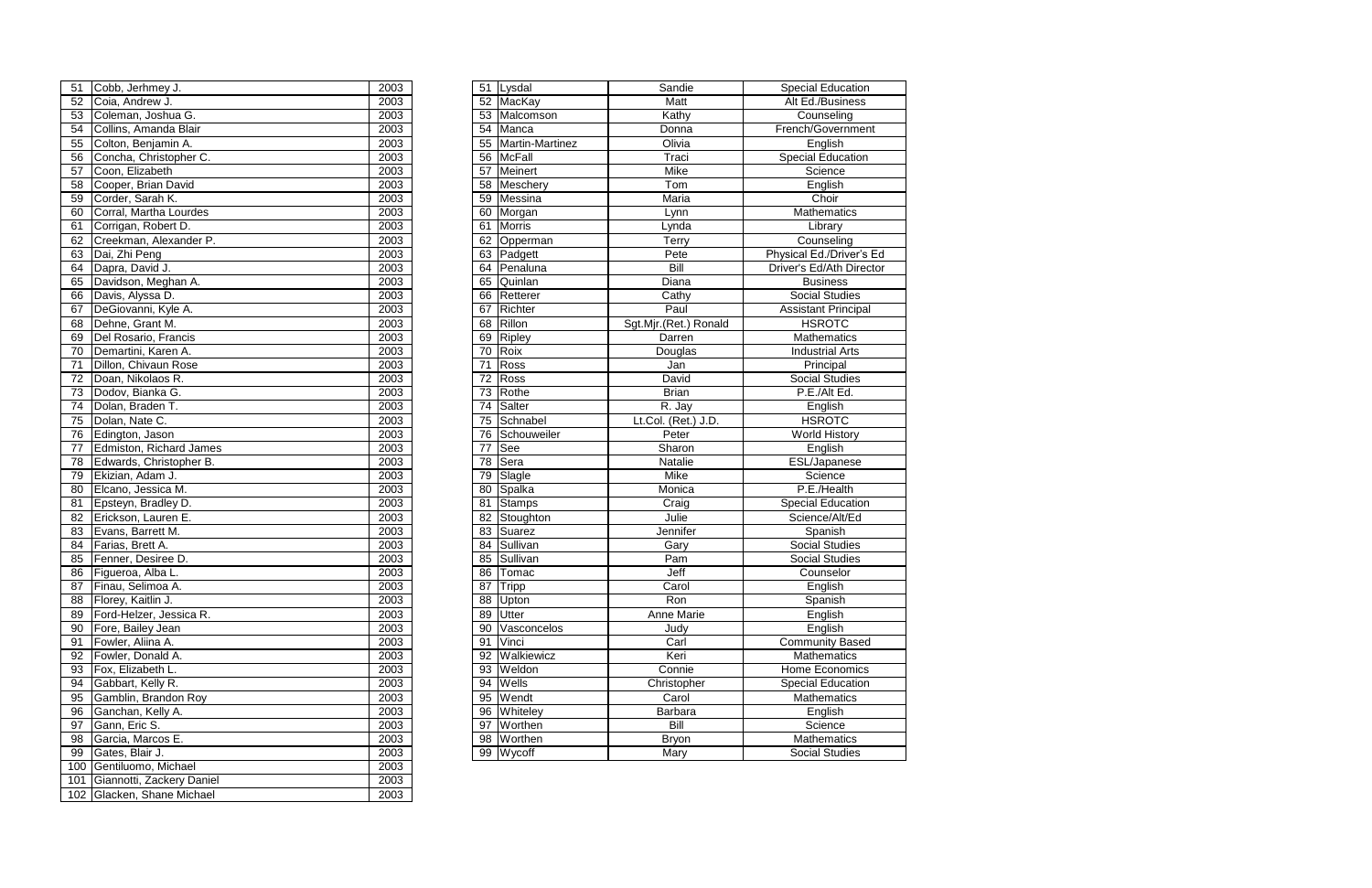| 103               | Gomes, Alfred J.           | 2003             |
|-------------------|----------------------------|------------------|
| 104               | Gonzales, Kandace M.       | 2003             |
| 105               | Goodman, Alan D.           | 2003             |
| 106               | Goss, Gregory Robert       | 2003             |
| 107               | Graner, Matthew D.         | 2003             |
| 108               | Graves, Matthew J.         | 2003             |
| 109               | Grein, Stephanie M.        | 2003             |
| 110               | Grubbs, Alexandria Yvette  | $\frac{1}{2003}$ |
| 111               | Guerra, Raymundo A.        | 2003             |
|                   | 112 Haley, Brian M.        | 2003             |
| $\overline{1}$ 13 | Hammon, Brianna M.         | 2003             |
| 114               | Hanson, Jonathan D.        | 2003             |
| 115               | Harlow, Daniel A.          | 2003             |
| 116               | Harman, Beth A.            | 2003             |
| 117               | Harris, Austin G.          | 2003             |
| 118               | Hatch, Erik R.             | 2003             |
| 119               | Haven, Jacky Louise        | 2003             |
| 120               | Hegedus, Mitchell D.       | 2003             |
| 121               | Helmreich, Anna S.         | 2003             |
| 122               | Herbst, Cody W.            | 2003             |
| 123               | Heshmatpour, Mimi          | 2003             |
| 124               | Hess, Kyle S.              | 2003             |
| 125               | Highfield, Shannon A.      | 2003             |
|                   | 126 Hollen, Eric A.        | 2003             |
| 127               | Horowitz, Claire R.        | 2003             |
| 128               | Horton, Aaron R.           | 2003             |
| 129               | Hotchkin, August B.        | 2003             |
| 130               | Humphrey, Haley Marie      | 2003             |
| 131               | Idler, Randy Keegan        | 2003             |
| 132               | Ikehara, Mayuko            | 2003             |
| 133               | Iqbal, Nimra               | 2003             |
| 134               | Irwin, Kathryn Diane       | 2003             |
| 135               | Jackson, Christopher M.    | 2003             |
| 136               | Jacobsen, Jonathan T.      | 2003             |
| 137               | Jay, Cory James            | 2003             |
| 138               | Jeannes, Matthew A.        | 2003             |
| 139.              | Jenson, Rosana             | 2003             |
| 140               | Jin, Danny                 | 2003             |
| 141               | Johnson, Claire M.         | 2003             |
| 142               | Johnson, Joseph W.         | 2003             |
| 143               | Johnson, Lily M.           | 2003             |
| 144               | Johnson, Richard Marcus    | 2003             |
| 145               | Kachurak, Drew Michael     | 2003             |
| 146               | Karlin, Lindsay R.         | 2003             |
| 147               | Kasper, Elizabeth Bree-Ann | 2003             |
| 148               | Kaur, Sandeep              | 2003             |
| 149               | Kawal, Thaison Laine       | 2003             |
| 150               | Kester, Mark J.            | 2003             |
| 151               | Kirst, Paul H.             | 2003             |
| 152               | Klein, Aaron R.            | 2003             |
| 153               | Klimek, Sandra A.          | 2003             |
| 154               | Kraus, Richard Gordon      | 2003             |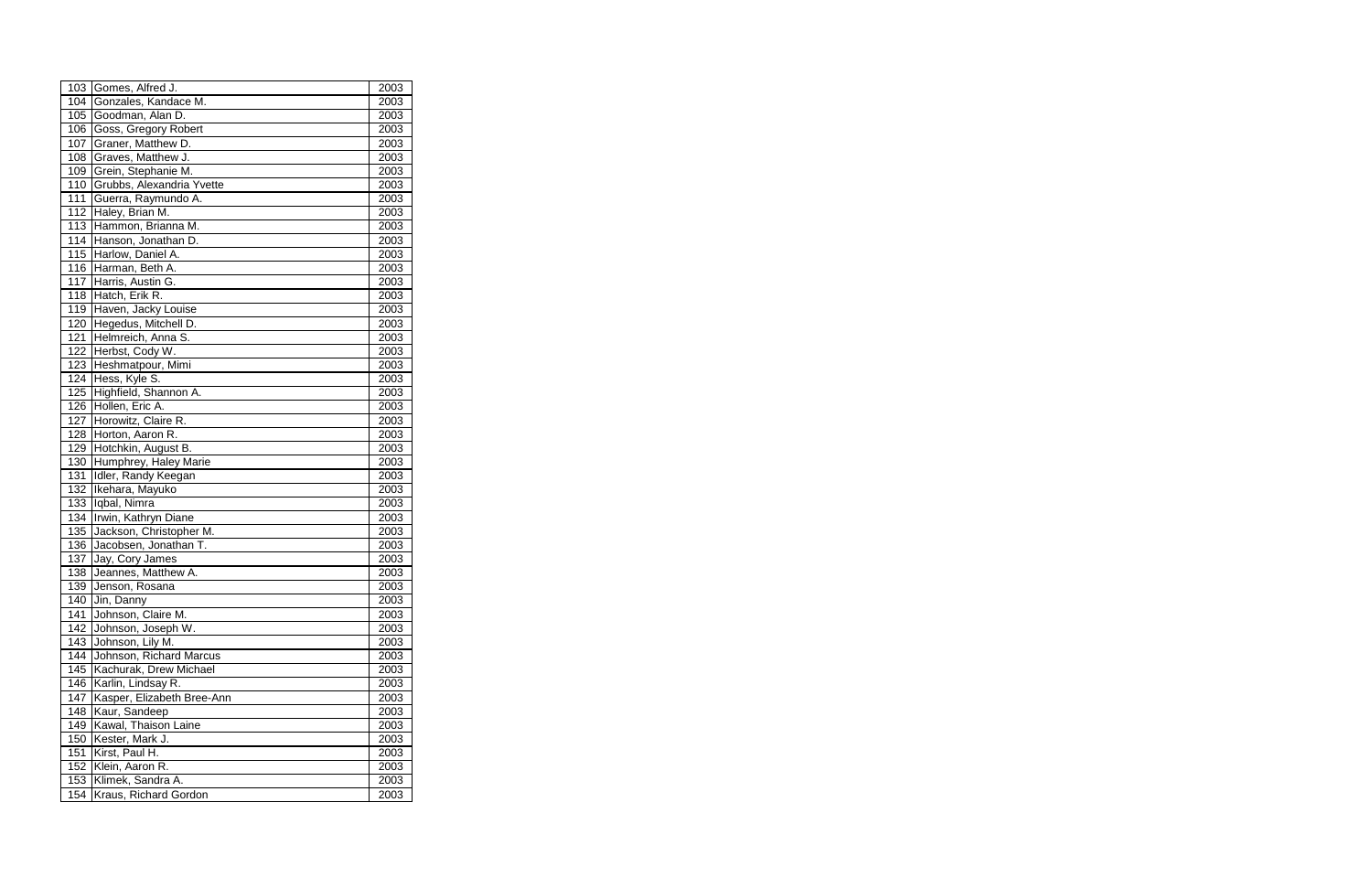|     | 155 Langsner, Robert J.     | 2003             |
|-----|-----------------------------|------------------|
|     | 156 Latour, Janella A.      | 2003             |
|     | 157 Lattin, Zachary A.      | 2003             |
| 158 | Lawhead, Jonathan J.        | 2003             |
| 159 | Laxalt, Brandon P.          | 2003             |
| 160 | Layton, Holly               | 2003             |
| 161 | Lebard, Ciara J.            | 2003             |
| 162 | LeMay, Melissa L.           | $\frac{1}{2003}$ |
|     | 163 Lemieux, Valerie A.     | 2003             |
|     | 164 Liebhard, Sean G.       | 2003             |
|     | 165 Lindell, John M.        | 2003             |
|     | 166 Lipnosky, Thomas Andrew | 2003             |
| 167 | Loar, Benjamin David        | 2003             |
| 168 | Logan, Janette Amber        | 2003             |
| 169 | Long, Katie N.              | 2003             |
| 170 | Longden, Chalisa M.         | 2003             |
| 171 | Lopez, Carlos S.            | 2003             |
|     | 172 Lopez, Cristina Lynn    | 2003             |
|     | 173 Lopez, Jenny Claibel    | 2003             |
| 174 | Luck, Steven Matthew        | 2003             |
| 175 | Lytle, Daniel Thomas        | 2003             |
| 176 | Maasch, Friederike          | 2003             |
| 177 | MacPherson, Kalena          | 2003             |
| 178 | Magaran, Kyle J.            | 2003             |
| 179 | Magrath, Kathryn A.         | 2003             |
| 180 | Malfa, Dylan J.             | 2003             |
| 181 | Marazita, Samantha L.       | 2003             |
| 182 | Maupin, Ann M.              | 2003             |
| 183 | McCarthy, Kristin M.        | 2003             |
| 184 | McCartin, Shane Austin      | 2003             |
| 185 | McCombs, Janessa J.         | 2003             |
| 186 | McCormack, Jack Alexander   | 2003             |
| 187 | McCormick, Logan T.         | 2003             |
| 188 | McCoy, Jennifer             | 2003             |
| 189 | McKinley, Jessica A.        | 2003             |
| 190 | Melton, Breann J.           | 2003             |
| 191 | Menges, John J.             | 2003             |
| 192 | Michels, Kathleen W.        | 2003             |
| 193 | Miller, Chelsea D.          | 2003             |
| 194 | Miner, Jillian C.           | 2003             |
| 195 | Miranda, Felipe             | 2003             |
|     | 196 Misra, Ranjan           | 2003             |
| 197 | Mitchell, Lane T.           | 2003             |
| 198 | Molof, Steven D.            | 2003             |
| 199 | Moore, Nathaniel L.         | 2003             |
| 200 | Mora, Jessica Kathryn       | 2003             |
| 201 | Moreno, Alisha Deanne       | 2003             |
| 202 | Morgan, Justin J.           | 2003             |
| 203 | Muir, Kristina Lynne        | 2003             |
| 204 | Munguia, Regina             | 2003             |
| 205 | Narala, Bhavana             | 2003             |
| 206 | Nebeker, Erik Don           | 2003             |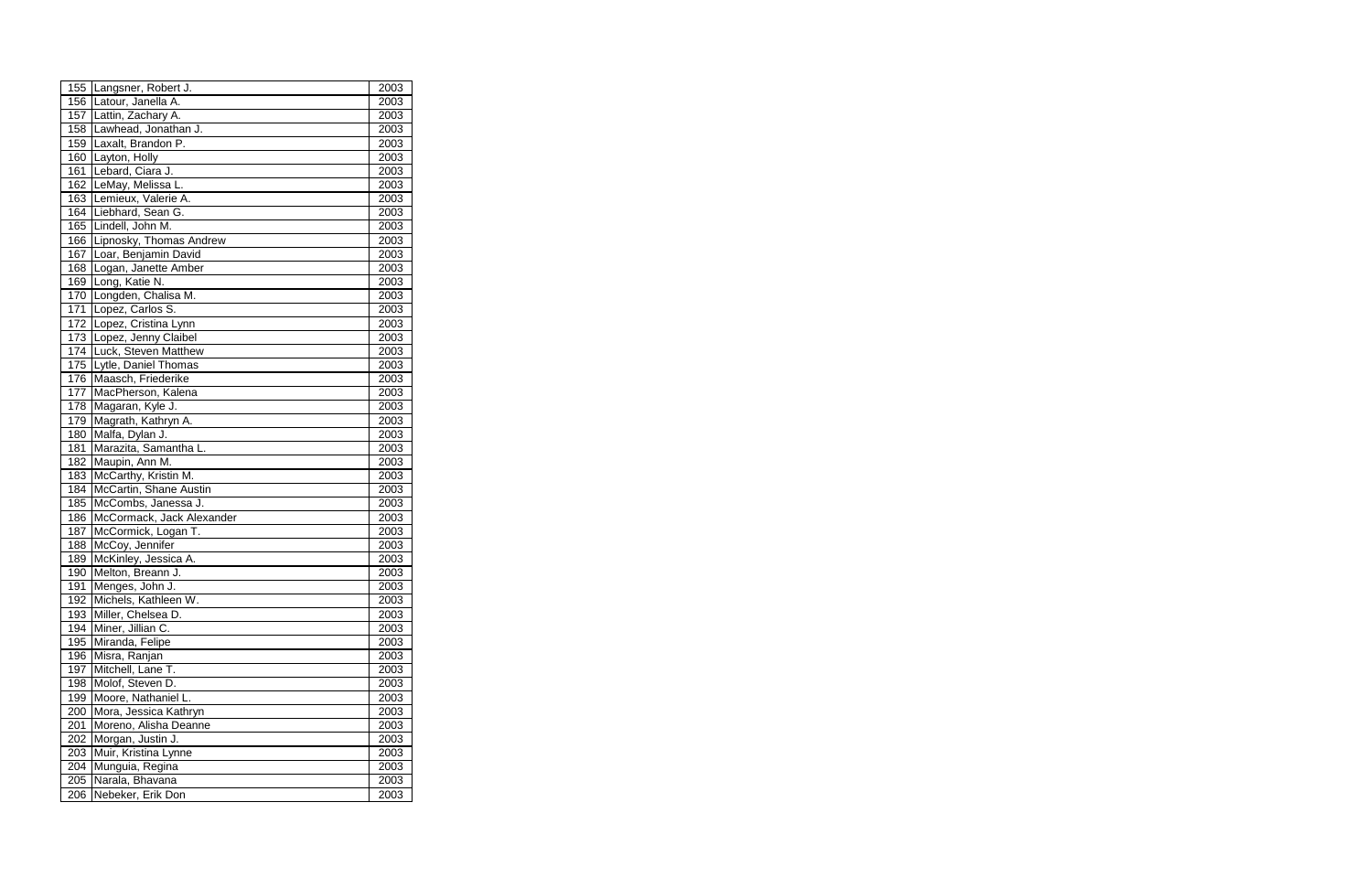| 207              | Newell, Russell T.                    | 2003             |
|------------------|---------------------------------------|------------------|
| 208              | Ngo, Tam D.                           | 2003             |
| 209              | Noblett, Candice Cheree               | 2003             |
| 210              | O'Brien, Timothy T.                   | 2003             |
| $\overline{211}$ | Olcese, Nicole Anne                   | 2003             |
| 212              | Olsson-Lokken, Christian S.           | 2003             |
| 213              | Ortega, Mikel V.                      | 2003             |
| $\overline{214}$ | Padgett, David C.                     | $\frac{1}{2003}$ |
| $\overline{215}$ | Pagels, Stephanie D.                  | 2003             |
| 216              | Pascucci, Natalia                     | 2003             |
| $\overline{217}$ | Patel, Nilay K.                       | 2003             |
| $\overline{218}$ | Pearce, Jenna H.                      | 2003             |
| $\overline{219}$ | Peek, Rebecca M.                      | 2003             |
| 220              | Peters, Jeroen                        | 2003             |
| 221              | Petroff, Alyssa M.                    | 2003             |
| 222              | Pickup, Alexander R.                  | 2003             |
| 223              | Ploeger, Hettie A.                    | 2003             |
| 224              | Pollman, Scott M.                     | 2003             |
| 225              | Pope, Adam K.                         | 2003             |
| 226              | Popko, Laura N.                       | 2003             |
| 227              | Porter, William H. IV                 | 2003             |
| 228              | Powell, Casandra Leigh                | 2003             |
| 229              | Powell, Whitney LaRoque               | 2003             |
| 230              | Poyner, Travis Dale                   | 2003             |
| 231              | Purkey, Marcella Kate                 | 2003             |
| 232              | Puryear, Trevor N.                    | 2003             |
| 233              | Ramirez, Ricky                        | 2003             |
| 234              | Reaser, Blair E.                      | 2003             |
| 235              | Reilly, Kyle Joseph                   | 2003             |
| 236              | Reno, Peter                           | 2003             |
| 237              | Richards, Amanda B.                   | 2003             |
| 238              | Richter, Gretchen H.                  | 2003             |
| 239              | Ricks, Zane C.                        | 2003             |
| 240              | Rinehart, Jacqueline A.               | 2003             |
| $\overline{241}$ | Rivas, Jessica E.                     | 2003             |
| 242              | Robertson, Neil R.                    | 2003             |
| $\overline{243}$ | Rocovits, David D.                    | 2003             |
| 244              | Rodrigue, Jesse H.                    | 2003             |
| 245              | Roessler, Erin Nora                   | 2003             |
| 246              | Rogers, Tyler Bedford                 | 2003             |
| 247              | Roop, Justin Michael                  | 2003             |
| 248              | Rowe, Brian D.                        | 2003             |
| 249              | Sanchez, Fredella H.                  | 2003             |
| 250              | Sanders, Michelle R.                  | 2003             |
| 251              |                                       |                  |
| 252              | Santos, Jonathan I.<br>Sarkar, Nafiul | 2003             |
|                  |                                       | 2003             |
| 253              | Satre, Jessica L.                     | 2003             |
| 254              | Sawyer, Stacia Jean                   | 2003             |
| 255              | Scholl, Cynthia F.                    | 2003             |
| 256              | Schroder, Matthew T.                  | 2003             |
| 257              | Schuster, Rachel L.                   | 2003             |
| 258              | Scott, Stephen C.                     | 2003             |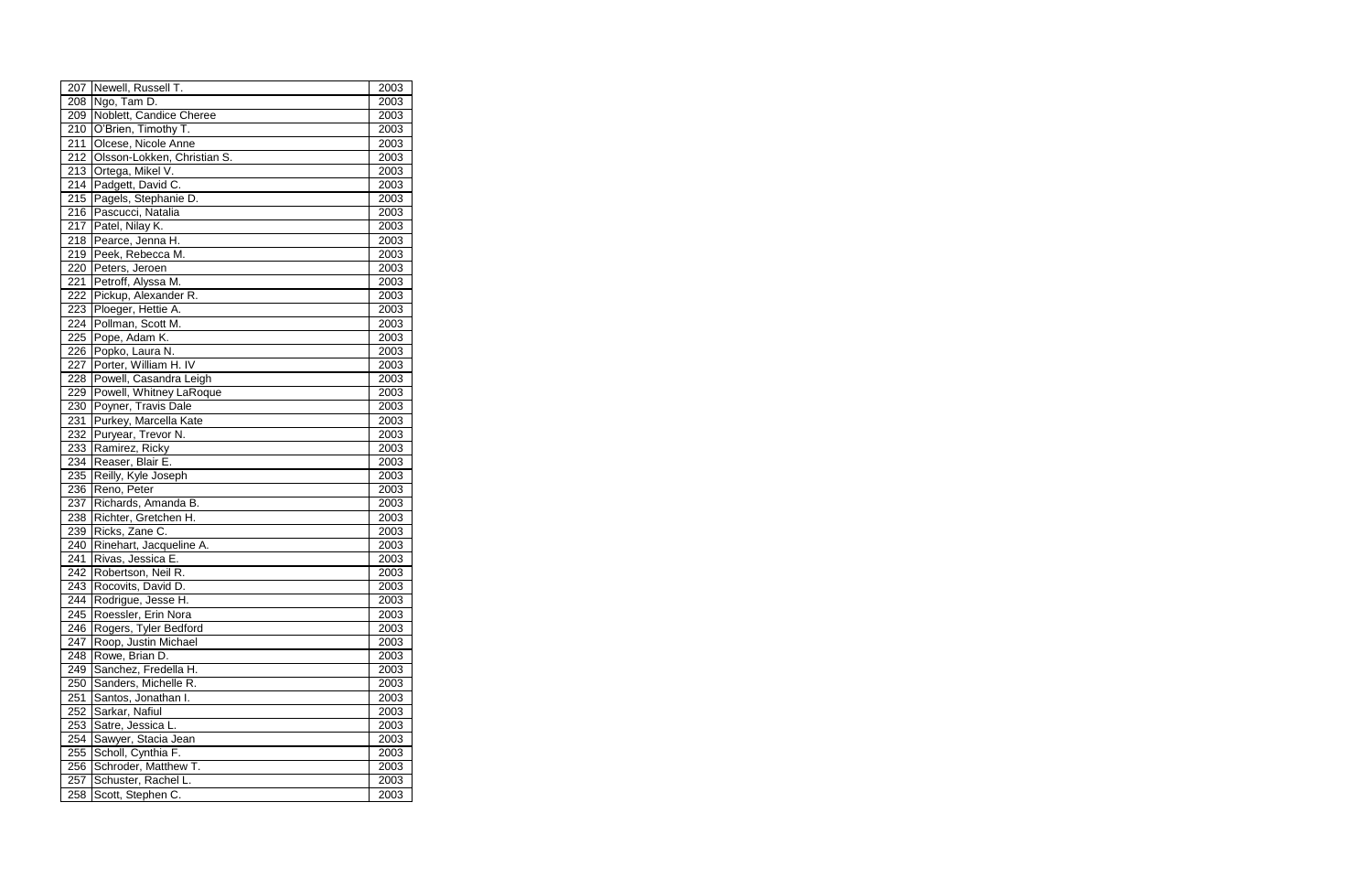| 259<br>Segovia, Andres<br>2003<br>Shanks, Christopher R.<br>260<br>2003<br>Shannon, Jennifer C.<br>261<br>2003<br>262<br>Shea, Zachary S.<br>2003<br>Shonkwiler, Erin E.<br>263<br>2003<br>264<br>Shubinski, Sarah M.<br>2003<br>265<br>Sidwell, Briana Lynn<br>2003<br>266<br>Silver, Alicia Marie<br>2003<br>267<br>Simonson, Megan B.<br>2003<br>268<br>Simpson, Timothy A.<br>2003<br>269<br>Siri, Brandon J.<br>2003<br>270<br>Skau, Brinn K.<br>2003<br>271<br>Smith, Jared Samuel<br>2003<br>272<br>Smith, Kathleen K.<br>2003<br>$\overline{273}$<br>Smith, Patrick M.<br>2003<br>Smith, Roselie A.<br>274<br>2003<br>275<br>Smith, Ryan Gregory<br>2003<br>276<br>Snider, Christopher<br>2003<br>$\overline{277}$<br>Solonggod, Suyina<br>2003<br>278<br>Sparks, Adria Danielle<br>2003<br>279<br>Spicer, Page M.<br>2003<br>Starr, Jessica M.<br>280<br>2003<br>281<br>Stewart, Jessica Rae<br>2003<br>282<br>Stieha, Karen Lee<br>2003<br>283<br>Stodtmeister, Russell T.<br>2003<br>284<br>Strawn, Casy R.<br>2003<br>285<br>Strickler, Tarin K.<br>2003<br>286<br>Stuart, Ashleigh D.<br>2003<br>287<br>Stuart, Steven K.<br>2003<br>288<br>Sudar, Lindsey Kay<br>2003<br>289<br>Sutherland, Curtis L.<br>2003<br>Tartaglia, Joseph S.<br>290<br>2003<br>Taukiuvea, Sabrina K.<br>291<br>2003<br>Temkin, Heather A.<br>292<br>2003<br>Tepedino, Kari M.<br>293<br>2003<br>294 Testa, Gabriel Martin<br>2003<br>295<br>Thomas, Kieffer M.<br>2003<br>296<br>Tilton, David R.<br>2003<br>297<br>Tippayajan, Kanita<br>2003<br>True, Christopher Ross<br>298<br>2003<br>Valencia, Lorena Y.<br>299<br>2003<br>300<br>Van Walraven, Joseph E.<br>2003<br>Vandergon, Austin E.<br>301<br>2003<br>302<br>Vardell, John Jordan<br>2003<br>303 Verhulst, Ken F.<br>2003<br>304 Vernon, Steven Ray Charles<br>2003<br>Villarreal, Julia Rose<br>305<br>2003<br>306<br>Vollberg, Greg A.<br>2003<br>Watson, Carrie Ann<br>307<br>2003<br>308<br>Wesnousky, Chelsea R.<br>2003<br>White, Zachary B.<br>309<br>2003<br>310<br>Williams, Joshua R.<br>2003 |  |  |
|------------------------------------------------------------------------------------------------------------------------------------------------------------------------------------------------------------------------------------------------------------------------------------------------------------------------------------------------------------------------------------------------------------------------------------------------------------------------------------------------------------------------------------------------------------------------------------------------------------------------------------------------------------------------------------------------------------------------------------------------------------------------------------------------------------------------------------------------------------------------------------------------------------------------------------------------------------------------------------------------------------------------------------------------------------------------------------------------------------------------------------------------------------------------------------------------------------------------------------------------------------------------------------------------------------------------------------------------------------------------------------------------------------------------------------------------------------------------------------------------------------------------------------------------------------------------------------------------------------------------------------------------------------------------------------------------------------------------------------------------------------------------------------------------------------------------------------------------------------------------------------------------------------------------------------------------------------------------------------------------------------------------------------------------------------|--|--|
|                                                                                                                                                                                                                                                                                                                                                                                                                                                                                                                                                                                                                                                                                                                                                                                                                                                                                                                                                                                                                                                                                                                                                                                                                                                                                                                                                                                                                                                                                                                                                                                                                                                                                                                                                                                                                                                                                                                                                                                                                                                            |  |  |
|                                                                                                                                                                                                                                                                                                                                                                                                                                                                                                                                                                                                                                                                                                                                                                                                                                                                                                                                                                                                                                                                                                                                                                                                                                                                                                                                                                                                                                                                                                                                                                                                                                                                                                                                                                                                                                                                                                                                                                                                                                                            |  |  |
|                                                                                                                                                                                                                                                                                                                                                                                                                                                                                                                                                                                                                                                                                                                                                                                                                                                                                                                                                                                                                                                                                                                                                                                                                                                                                                                                                                                                                                                                                                                                                                                                                                                                                                                                                                                                                                                                                                                                                                                                                                                            |  |  |
|                                                                                                                                                                                                                                                                                                                                                                                                                                                                                                                                                                                                                                                                                                                                                                                                                                                                                                                                                                                                                                                                                                                                                                                                                                                                                                                                                                                                                                                                                                                                                                                                                                                                                                                                                                                                                                                                                                                                                                                                                                                            |  |  |
|                                                                                                                                                                                                                                                                                                                                                                                                                                                                                                                                                                                                                                                                                                                                                                                                                                                                                                                                                                                                                                                                                                                                                                                                                                                                                                                                                                                                                                                                                                                                                                                                                                                                                                                                                                                                                                                                                                                                                                                                                                                            |  |  |
|                                                                                                                                                                                                                                                                                                                                                                                                                                                                                                                                                                                                                                                                                                                                                                                                                                                                                                                                                                                                                                                                                                                                                                                                                                                                                                                                                                                                                                                                                                                                                                                                                                                                                                                                                                                                                                                                                                                                                                                                                                                            |  |  |
|                                                                                                                                                                                                                                                                                                                                                                                                                                                                                                                                                                                                                                                                                                                                                                                                                                                                                                                                                                                                                                                                                                                                                                                                                                                                                                                                                                                                                                                                                                                                                                                                                                                                                                                                                                                                                                                                                                                                                                                                                                                            |  |  |
|                                                                                                                                                                                                                                                                                                                                                                                                                                                                                                                                                                                                                                                                                                                                                                                                                                                                                                                                                                                                                                                                                                                                                                                                                                                                                                                                                                                                                                                                                                                                                                                                                                                                                                                                                                                                                                                                                                                                                                                                                                                            |  |  |
|                                                                                                                                                                                                                                                                                                                                                                                                                                                                                                                                                                                                                                                                                                                                                                                                                                                                                                                                                                                                                                                                                                                                                                                                                                                                                                                                                                                                                                                                                                                                                                                                                                                                                                                                                                                                                                                                                                                                                                                                                                                            |  |  |
|                                                                                                                                                                                                                                                                                                                                                                                                                                                                                                                                                                                                                                                                                                                                                                                                                                                                                                                                                                                                                                                                                                                                                                                                                                                                                                                                                                                                                                                                                                                                                                                                                                                                                                                                                                                                                                                                                                                                                                                                                                                            |  |  |
|                                                                                                                                                                                                                                                                                                                                                                                                                                                                                                                                                                                                                                                                                                                                                                                                                                                                                                                                                                                                                                                                                                                                                                                                                                                                                                                                                                                                                                                                                                                                                                                                                                                                                                                                                                                                                                                                                                                                                                                                                                                            |  |  |
|                                                                                                                                                                                                                                                                                                                                                                                                                                                                                                                                                                                                                                                                                                                                                                                                                                                                                                                                                                                                                                                                                                                                                                                                                                                                                                                                                                                                                                                                                                                                                                                                                                                                                                                                                                                                                                                                                                                                                                                                                                                            |  |  |
|                                                                                                                                                                                                                                                                                                                                                                                                                                                                                                                                                                                                                                                                                                                                                                                                                                                                                                                                                                                                                                                                                                                                                                                                                                                                                                                                                                                                                                                                                                                                                                                                                                                                                                                                                                                                                                                                                                                                                                                                                                                            |  |  |
|                                                                                                                                                                                                                                                                                                                                                                                                                                                                                                                                                                                                                                                                                                                                                                                                                                                                                                                                                                                                                                                                                                                                                                                                                                                                                                                                                                                                                                                                                                                                                                                                                                                                                                                                                                                                                                                                                                                                                                                                                                                            |  |  |
|                                                                                                                                                                                                                                                                                                                                                                                                                                                                                                                                                                                                                                                                                                                                                                                                                                                                                                                                                                                                                                                                                                                                                                                                                                                                                                                                                                                                                                                                                                                                                                                                                                                                                                                                                                                                                                                                                                                                                                                                                                                            |  |  |
|                                                                                                                                                                                                                                                                                                                                                                                                                                                                                                                                                                                                                                                                                                                                                                                                                                                                                                                                                                                                                                                                                                                                                                                                                                                                                                                                                                                                                                                                                                                                                                                                                                                                                                                                                                                                                                                                                                                                                                                                                                                            |  |  |
|                                                                                                                                                                                                                                                                                                                                                                                                                                                                                                                                                                                                                                                                                                                                                                                                                                                                                                                                                                                                                                                                                                                                                                                                                                                                                                                                                                                                                                                                                                                                                                                                                                                                                                                                                                                                                                                                                                                                                                                                                                                            |  |  |
|                                                                                                                                                                                                                                                                                                                                                                                                                                                                                                                                                                                                                                                                                                                                                                                                                                                                                                                                                                                                                                                                                                                                                                                                                                                                                                                                                                                                                                                                                                                                                                                                                                                                                                                                                                                                                                                                                                                                                                                                                                                            |  |  |
|                                                                                                                                                                                                                                                                                                                                                                                                                                                                                                                                                                                                                                                                                                                                                                                                                                                                                                                                                                                                                                                                                                                                                                                                                                                                                                                                                                                                                                                                                                                                                                                                                                                                                                                                                                                                                                                                                                                                                                                                                                                            |  |  |
|                                                                                                                                                                                                                                                                                                                                                                                                                                                                                                                                                                                                                                                                                                                                                                                                                                                                                                                                                                                                                                                                                                                                                                                                                                                                                                                                                                                                                                                                                                                                                                                                                                                                                                                                                                                                                                                                                                                                                                                                                                                            |  |  |
|                                                                                                                                                                                                                                                                                                                                                                                                                                                                                                                                                                                                                                                                                                                                                                                                                                                                                                                                                                                                                                                                                                                                                                                                                                                                                                                                                                                                                                                                                                                                                                                                                                                                                                                                                                                                                                                                                                                                                                                                                                                            |  |  |
|                                                                                                                                                                                                                                                                                                                                                                                                                                                                                                                                                                                                                                                                                                                                                                                                                                                                                                                                                                                                                                                                                                                                                                                                                                                                                                                                                                                                                                                                                                                                                                                                                                                                                                                                                                                                                                                                                                                                                                                                                                                            |  |  |
|                                                                                                                                                                                                                                                                                                                                                                                                                                                                                                                                                                                                                                                                                                                                                                                                                                                                                                                                                                                                                                                                                                                                                                                                                                                                                                                                                                                                                                                                                                                                                                                                                                                                                                                                                                                                                                                                                                                                                                                                                                                            |  |  |
|                                                                                                                                                                                                                                                                                                                                                                                                                                                                                                                                                                                                                                                                                                                                                                                                                                                                                                                                                                                                                                                                                                                                                                                                                                                                                                                                                                                                                                                                                                                                                                                                                                                                                                                                                                                                                                                                                                                                                                                                                                                            |  |  |
|                                                                                                                                                                                                                                                                                                                                                                                                                                                                                                                                                                                                                                                                                                                                                                                                                                                                                                                                                                                                                                                                                                                                                                                                                                                                                                                                                                                                                                                                                                                                                                                                                                                                                                                                                                                                                                                                                                                                                                                                                                                            |  |  |
|                                                                                                                                                                                                                                                                                                                                                                                                                                                                                                                                                                                                                                                                                                                                                                                                                                                                                                                                                                                                                                                                                                                                                                                                                                                                                                                                                                                                                                                                                                                                                                                                                                                                                                                                                                                                                                                                                                                                                                                                                                                            |  |  |
|                                                                                                                                                                                                                                                                                                                                                                                                                                                                                                                                                                                                                                                                                                                                                                                                                                                                                                                                                                                                                                                                                                                                                                                                                                                                                                                                                                                                                                                                                                                                                                                                                                                                                                                                                                                                                                                                                                                                                                                                                                                            |  |  |
|                                                                                                                                                                                                                                                                                                                                                                                                                                                                                                                                                                                                                                                                                                                                                                                                                                                                                                                                                                                                                                                                                                                                                                                                                                                                                                                                                                                                                                                                                                                                                                                                                                                                                                                                                                                                                                                                                                                                                                                                                                                            |  |  |
|                                                                                                                                                                                                                                                                                                                                                                                                                                                                                                                                                                                                                                                                                                                                                                                                                                                                                                                                                                                                                                                                                                                                                                                                                                                                                                                                                                                                                                                                                                                                                                                                                                                                                                                                                                                                                                                                                                                                                                                                                                                            |  |  |
|                                                                                                                                                                                                                                                                                                                                                                                                                                                                                                                                                                                                                                                                                                                                                                                                                                                                                                                                                                                                                                                                                                                                                                                                                                                                                                                                                                                                                                                                                                                                                                                                                                                                                                                                                                                                                                                                                                                                                                                                                                                            |  |  |
|                                                                                                                                                                                                                                                                                                                                                                                                                                                                                                                                                                                                                                                                                                                                                                                                                                                                                                                                                                                                                                                                                                                                                                                                                                                                                                                                                                                                                                                                                                                                                                                                                                                                                                                                                                                                                                                                                                                                                                                                                                                            |  |  |
|                                                                                                                                                                                                                                                                                                                                                                                                                                                                                                                                                                                                                                                                                                                                                                                                                                                                                                                                                                                                                                                                                                                                                                                                                                                                                                                                                                                                                                                                                                                                                                                                                                                                                                                                                                                                                                                                                                                                                                                                                                                            |  |  |
|                                                                                                                                                                                                                                                                                                                                                                                                                                                                                                                                                                                                                                                                                                                                                                                                                                                                                                                                                                                                                                                                                                                                                                                                                                                                                                                                                                                                                                                                                                                                                                                                                                                                                                                                                                                                                                                                                                                                                                                                                                                            |  |  |
|                                                                                                                                                                                                                                                                                                                                                                                                                                                                                                                                                                                                                                                                                                                                                                                                                                                                                                                                                                                                                                                                                                                                                                                                                                                                                                                                                                                                                                                                                                                                                                                                                                                                                                                                                                                                                                                                                                                                                                                                                                                            |  |  |
|                                                                                                                                                                                                                                                                                                                                                                                                                                                                                                                                                                                                                                                                                                                                                                                                                                                                                                                                                                                                                                                                                                                                                                                                                                                                                                                                                                                                                                                                                                                                                                                                                                                                                                                                                                                                                                                                                                                                                                                                                                                            |  |  |
|                                                                                                                                                                                                                                                                                                                                                                                                                                                                                                                                                                                                                                                                                                                                                                                                                                                                                                                                                                                                                                                                                                                                                                                                                                                                                                                                                                                                                                                                                                                                                                                                                                                                                                                                                                                                                                                                                                                                                                                                                                                            |  |  |
|                                                                                                                                                                                                                                                                                                                                                                                                                                                                                                                                                                                                                                                                                                                                                                                                                                                                                                                                                                                                                                                                                                                                                                                                                                                                                                                                                                                                                                                                                                                                                                                                                                                                                                                                                                                                                                                                                                                                                                                                                                                            |  |  |
|                                                                                                                                                                                                                                                                                                                                                                                                                                                                                                                                                                                                                                                                                                                                                                                                                                                                                                                                                                                                                                                                                                                                                                                                                                                                                                                                                                                                                                                                                                                                                                                                                                                                                                                                                                                                                                                                                                                                                                                                                                                            |  |  |
|                                                                                                                                                                                                                                                                                                                                                                                                                                                                                                                                                                                                                                                                                                                                                                                                                                                                                                                                                                                                                                                                                                                                                                                                                                                                                                                                                                                                                                                                                                                                                                                                                                                                                                                                                                                                                                                                                                                                                                                                                                                            |  |  |
|                                                                                                                                                                                                                                                                                                                                                                                                                                                                                                                                                                                                                                                                                                                                                                                                                                                                                                                                                                                                                                                                                                                                                                                                                                                                                                                                                                                                                                                                                                                                                                                                                                                                                                                                                                                                                                                                                                                                                                                                                                                            |  |  |
|                                                                                                                                                                                                                                                                                                                                                                                                                                                                                                                                                                                                                                                                                                                                                                                                                                                                                                                                                                                                                                                                                                                                                                                                                                                                                                                                                                                                                                                                                                                                                                                                                                                                                                                                                                                                                                                                                                                                                                                                                                                            |  |  |
|                                                                                                                                                                                                                                                                                                                                                                                                                                                                                                                                                                                                                                                                                                                                                                                                                                                                                                                                                                                                                                                                                                                                                                                                                                                                                                                                                                                                                                                                                                                                                                                                                                                                                                                                                                                                                                                                                                                                                                                                                                                            |  |  |
|                                                                                                                                                                                                                                                                                                                                                                                                                                                                                                                                                                                                                                                                                                                                                                                                                                                                                                                                                                                                                                                                                                                                                                                                                                                                                                                                                                                                                                                                                                                                                                                                                                                                                                                                                                                                                                                                                                                                                                                                                                                            |  |  |
|                                                                                                                                                                                                                                                                                                                                                                                                                                                                                                                                                                                                                                                                                                                                                                                                                                                                                                                                                                                                                                                                                                                                                                                                                                                                                                                                                                                                                                                                                                                                                                                                                                                                                                                                                                                                                                                                                                                                                                                                                                                            |  |  |
|                                                                                                                                                                                                                                                                                                                                                                                                                                                                                                                                                                                                                                                                                                                                                                                                                                                                                                                                                                                                                                                                                                                                                                                                                                                                                                                                                                                                                                                                                                                                                                                                                                                                                                                                                                                                                                                                                                                                                                                                                                                            |  |  |
|                                                                                                                                                                                                                                                                                                                                                                                                                                                                                                                                                                                                                                                                                                                                                                                                                                                                                                                                                                                                                                                                                                                                                                                                                                                                                                                                                                                                                                                                                                                                                                                                                                                                                                                                                                                                                                                                                                                                                                                                                                                            |  |  |
|                                                                                                                                                                                                                                                                                                                                                                                                                                                                                                                                                                                                                                                                                                                                                                                                                                                                                                                                                                                                                                                                                                                                                                                                                                                                                                                                                                                                                                                                                                                                                                                                                                                                                                                                                                                                                                                                                                                                                                                                                                                            |  |  |
|                                                                                                                                                                                                                                                                                                                                                                                                                                                                                                                                                                                                                                                                                                                                                                                                                                                                                                                                                                                                                                                                                                                                                                                                                                                                                                                                                                                                                                                                                                                                                                                                                                                                                                                                                                                                                                                                                                                                                                                                                                                            |  |  |
|                                                                                                                                                                                                                                                                                                                                                                                                                                                                                                                                                                                                                                                                                                                                                                                                                                                                                                                                                                                                                                                                                                                                                                                                                                                                                                                                                                                                                                                                                                                                                                                                                                                                                                                                                                                                                                                                                                                                                                                                                                                            |  |  |
|                                                                                                                                                                                                                                                                                                                                                                                                                                                                                                                                                                                                                                                                                                                                                                                                                                                                                                                                                                                                                                                                                                                                                                                                                                                                                                                                                                                                                                                                                                                                                                                                                                                                                                                                                                                                                                                                                                                                                                                                                                                            |  |  |
|                                                                                                                                                                                                                                                                                                                                                                                                                                                                                                                                                                                                                                                                                                                                                                                                                                                                                                                                                                                                                                                                                                                                                                                                                                                                                                                                                                                                                                                                                                                                                                                                                                                                                                                                                                                                                                                                                                                                                                                                                                                            |  |  |
|                                                                                                                                                                                                                                                                                                                                                                                                                                                                                                                                                                                                                                                                                                                                                                                                                                                                                                                                                                                                                                                                                                                                                                                                                                                                                                                                                                                                                                                                                                                                                                                                                                                                                                                                                                                                                                                                                                                                                                                                                                                            |  |  |